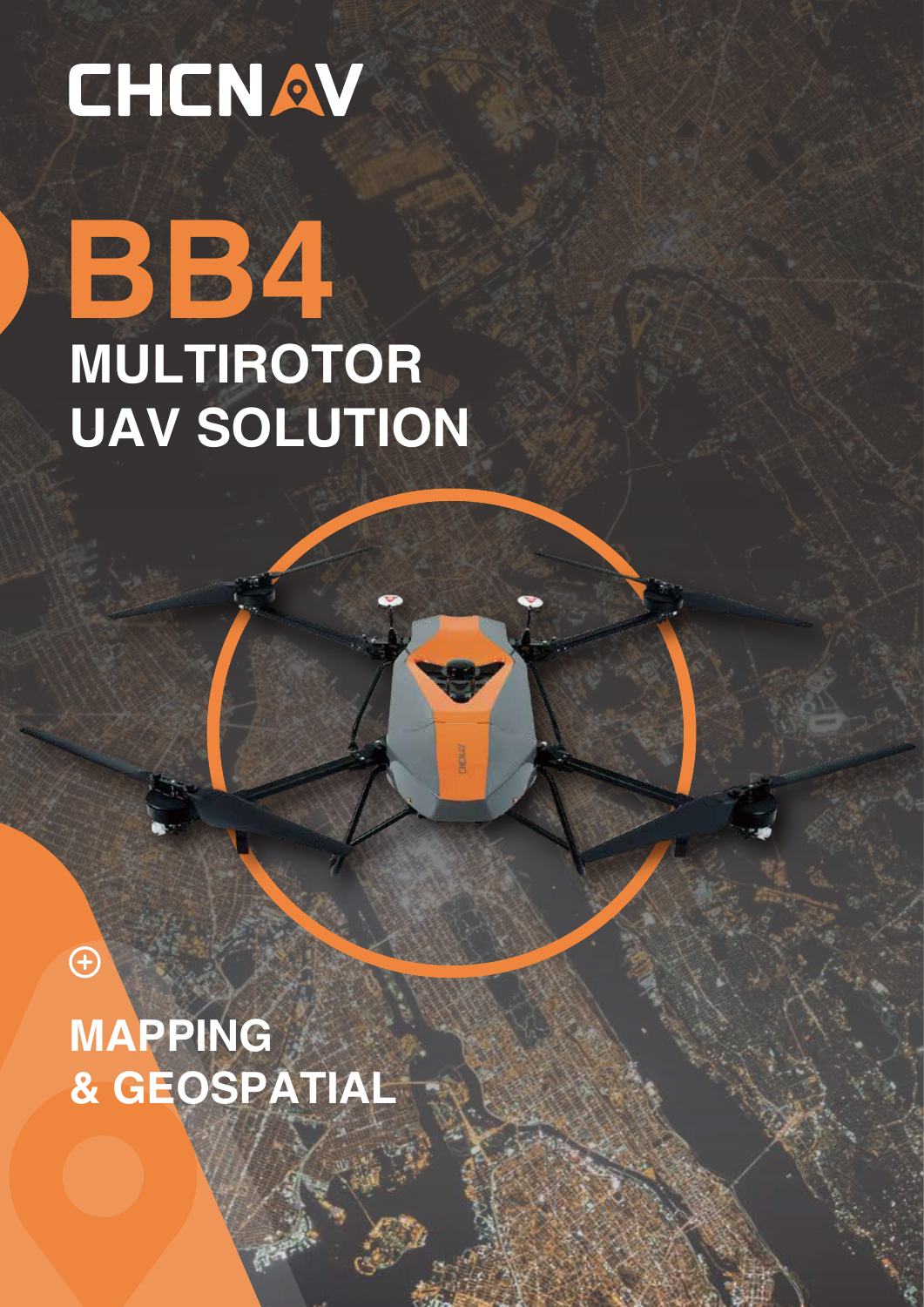### **PROFESSIONAL UAV PLATFORM REALITY CAPTURE**

BB4 is a high-end unmanned aircraft system resulting from an alliance between the two industry leaders in their respective segments. Its scientific design and highly integrated production technology come from CHCNAV - a global manufacturer specialized in efficient geospatial measurement technologies - and its fully automated flight control system from DJI, the pioneer in the manufacturing of commercial UAVs.

#### **STATE-OF-THE-ART PLATFORM**

#### **2 min for flight preparation.**

BB4 UAV is specially designed for professional industrial applications. The modular design with pre-installed arms and antennas reduces the time required for setup, making the platform ready for use in just 2 minutes. Thanks to its structure, little space is required for BB4 take-offs and landings.

#### **SUPERIOR FLYING PERFORMANCE**

#### **Extended survey coverage capacity.**

BB4 offers up to 55 minutes of flight time with a 1 kg payload and up to 40 minutes with a 5 kg payload, providing users with the ability to install a high-performance LiDAR and survey large areas in a single flight mission.

#### **LONG RANGE OPERATION**

#### **Operating range up to 5 km.**

The BB4s use the DJI Lightbridge 2 flight controller with an operating range of 5 km. The integrated controller and advanced algorithms set a new standard for wireless HD image transmission by reducing latency and increasing maximum range and reliability.

#### **HIGH CAPACITY**

#### **Up to 7 kg payload.**

Due to its large capacity of up to 7 kg, the BB4 can be configured according to your mission needs. To generate an accurate 3D point cloud, the BB4 can carry CHCNAV scanners with DSRL cameras. 3D photogrammetry is also possible with an oblique camera system. For inspection and agriculture, users can use multi-spectral cameras.

#### **INTELLIGENT, SIMPLIFIED FLIGHT SOFTWARE**

#### **Operated by DJI Ground Station Pro.**

Enhance the BB4's operation with the DJI Ground Station Pro (DJI GS Pro), an iPad App. Perform automated flight missions, manage flight data in the cloud, and collaborate between projects to efficiently manage your drone workflow.

#### **SURVEY-GRADE ACCURACY**

#### **Integrated GNSS RTK + IMU.**

The BB4 integrates dual DJI A3 IMUs and GNSS units that work together with CHCNAV's advanced positioning solution, consisting of a high-end GNSS receiver and an industry leading IMU to meet the high accuracy requirements of the surveying and mapping industry.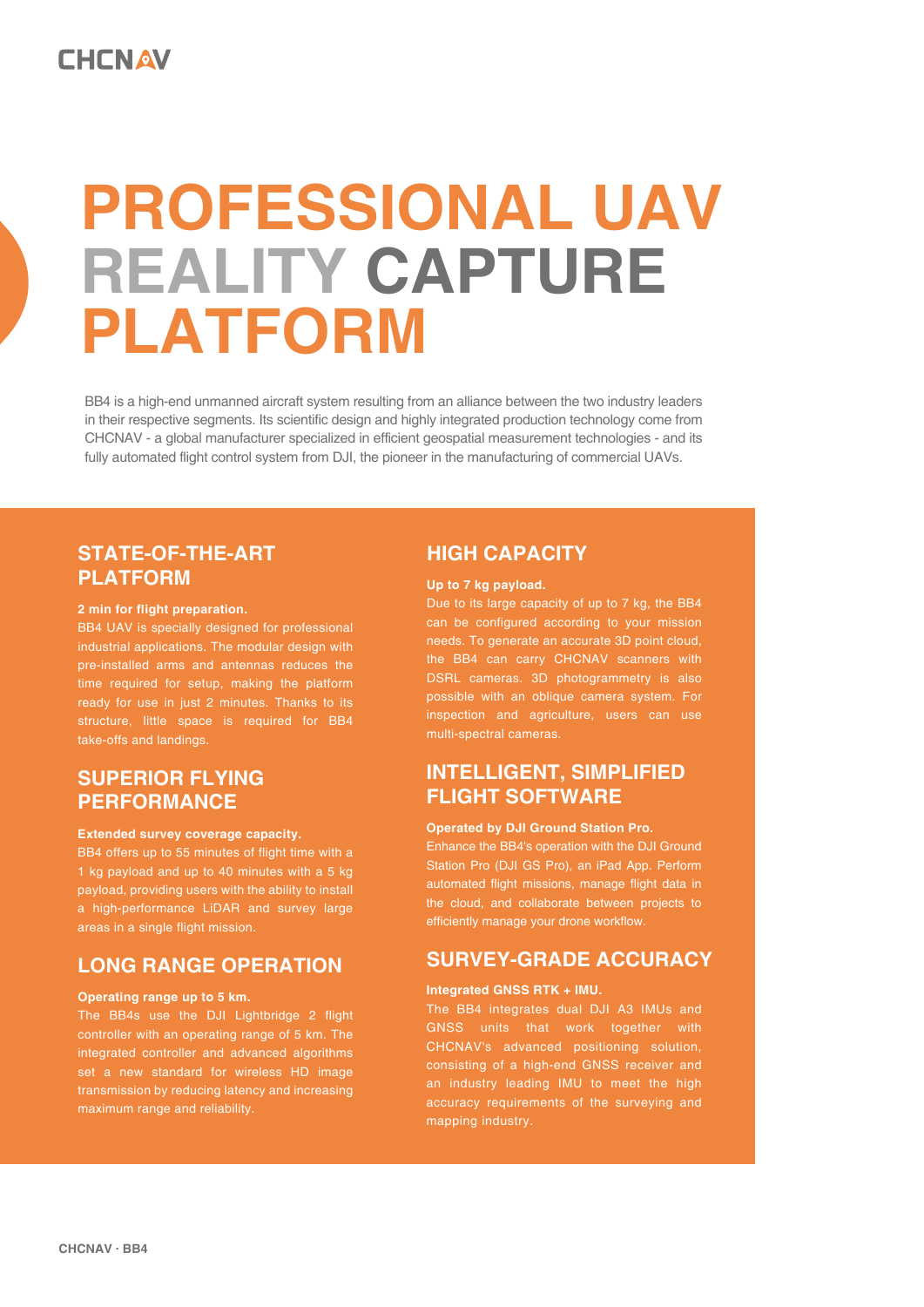**CHCNAV** 







**Topographic survey**



**Construction Asset**



**inspections**





**Mining Natural resources**